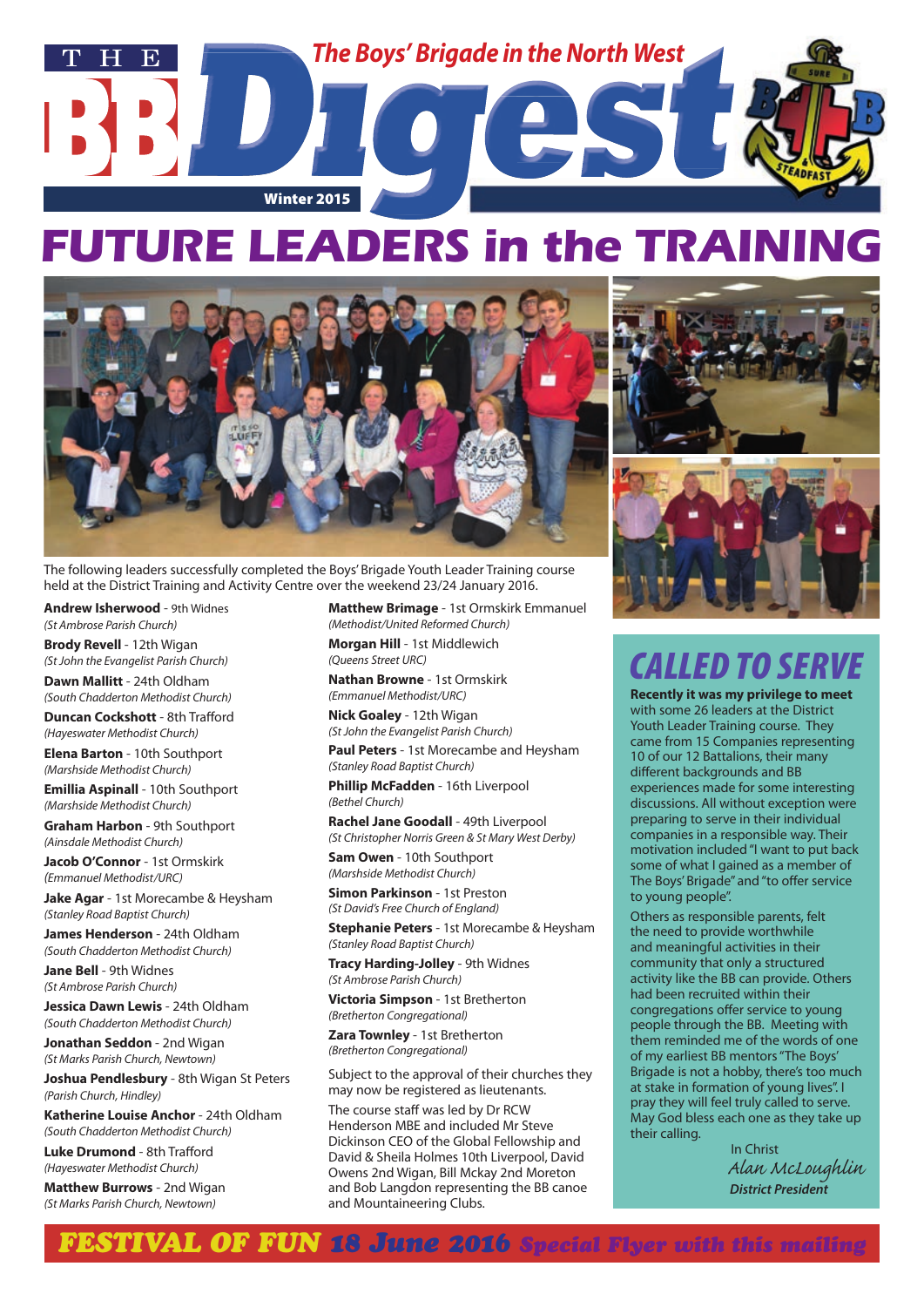## *COMPANY SPOTLIGHT- THE OLD AND THE NEW*

#### **8th WIGAN COMPANY (circa 1916)**

**In 1916 a young Sunday School teacher, Tom Gregory spent a weekend** with his brother a curate at St Cyprians Parish Church, Edge Lane, Liverpool. During which time he attended the display of the legendary 43rd Liverpool Company in the Sun Hall Kensington (which could accommodate 5000!!) greatly



impressed he returned home to St Peters Parish, Hindley feeling the BB would brighten the lives of Boys in the Milltown and there after the 1st Hindley was formed although young Tom was too young to be Captain! This was also the foundation of the BB in the Wigan area.

For many years the Company had their own Headquarters, an old

army hut on the boundary of the Church Cricket ground, present day they are tenants of the new multi-purpose pavilion on the other boundary. Now 33 strong across three sections they continue to offer a varied programme including D of E Award.





### **1st BRETHERTON (circa 2015)**

**In 2014 two young mums in the village of** Bretherton felt the Church Sunday School at Ebenezer Congregational Church would benefit with a week night organisation for girls and boys. So Zara, who had a family background of BB/GB in Coleraine and Vicky set about starting a unit with the support of the Bretherton Endowed C of E School beginning with Anchors and have just developed a Junior Section at of 26 across the two sections. They are well supported by the Pastor and his wife who travel weekly to be valued members of the staff.

## *LIverpool Thrills & Skills*



**Over 100 Anchors from Liverpool Battalion came together for a night at a** cinema in February to watch Alvin and the Chipmonks: The Road Chip. The visit to Woolton Picture House was part of the Battalion's new, reinvigorated activities programme that has seen investment and dynamism from the Battalion, yielding outstanding success and engagement.

### Building Your Skills

**10 young men from 4 Companies representing 2**  Battalions in the North West attended a Building Your Skills Course in Liverpool on Saturday February 13th.

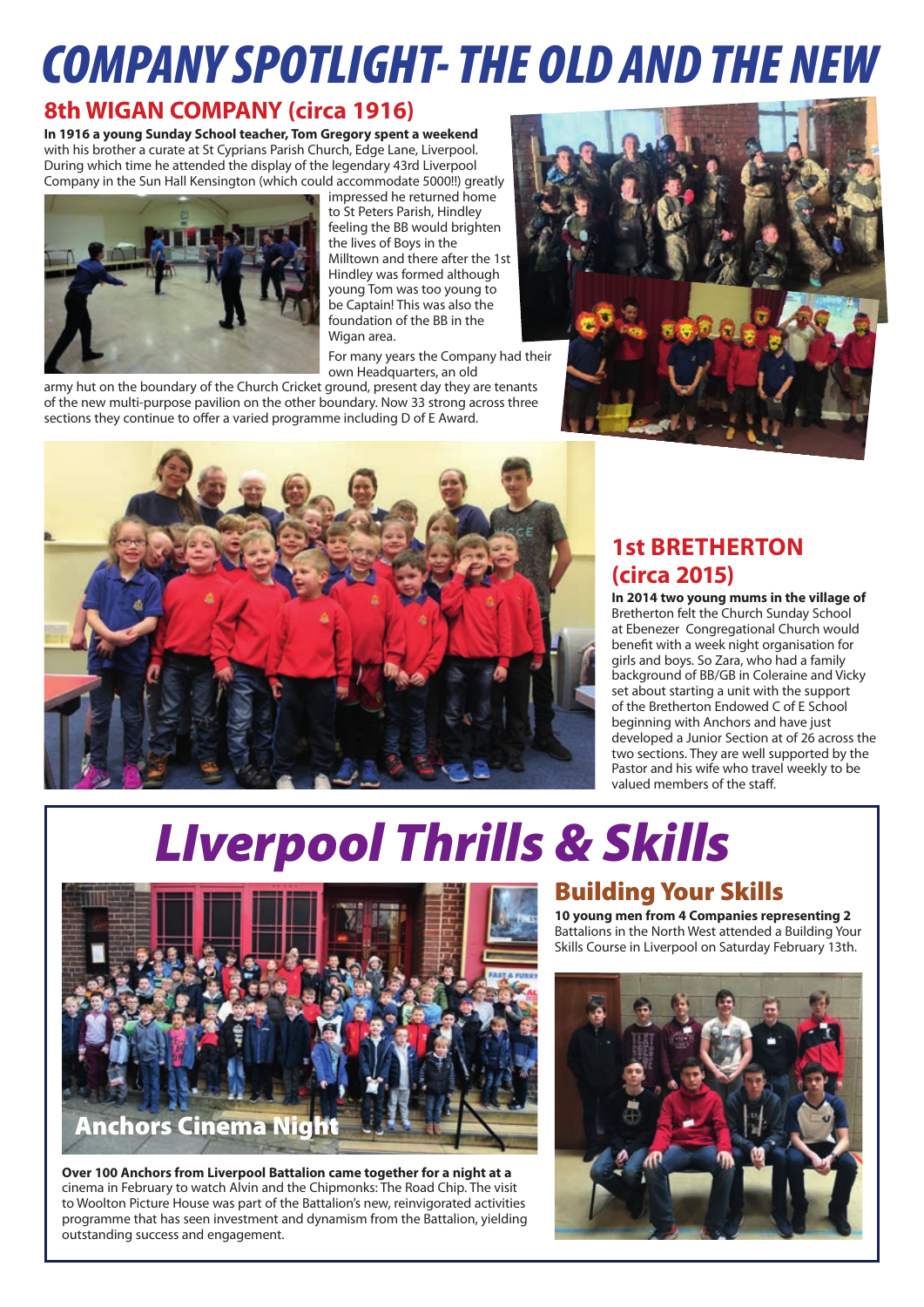## *District Ten Pin Bowling Competition*

**Ten teams took part in the District Ten Pin Bowling Competition held at the Hollywood Bowl Edge Lane, Liverpool on Saturday 30th January 2016.** 

#### **RESULTS**

| <b>FIRST ROUND</b><br><b>Points</b> |                       |     |  |  |
|-------------------------------------|-----------------------|-----|--|--|
| 1st                                 | 7th Southport "A"     | 834 |  |  |
| 2nd                                 | 16th Liverpool        | 833 |  |  |
| 2nd                                 | 1st Oswaldtwistle "A" | 833 |  |  |
| 4th                                 | 48th Liverpool        | 663 |  |  |
| 5th                                 | 1st Denton            | 624 |  |  |
| 6th                                 | 1st Oswaldtwistle "B" | 556 |  |  |
| 7th                                 | 9th Southport         | 542 |  |  |
| 8th                                 | 1st Morecambe "A"     | 538 |  |  |
| 9th                                 | 9th Southport "B"     | 439 |  |  |
| 10th                                | 1st Morecambe "B"     | 346 |  |  |
| Top four play off                   |                       |     |  |  |
| 1st                                 | 7th Southport "A"     | 885 |  |  |
| 2nd                                 | 16th Liverpool        | 883 |  |  |
| 3rd                                 | 1st Oswaldtwistle "A" | 789 |  |  |

4th 48th Liverpool 741





Best overall score in the first round was by Jack Brown 16th Liverpool with 505 points achieved by 9 clean strikes. Second place Luke Meechan 1st Oswaldtwistle with 355 points and third place Stephen North 7th Southport. Congratulations to all who took part in what was a closely contested enjoyable day.



## Queens Badge Completion Course



**Some 25 candidates from 11 Companies representing 9 Battalions took part in the** Queens Badge Completion Course held at the District Activity Centre during the weekend 19/21 February 2016.

The staff comprised Mick Southern, David Holmes, Sheila Holmes, Bill McKay, Ian Parrish, Liam Hardman, Rachel Knowles and Andrew Sixsmith.

The Speaker at the formal dinner was Mr. George Beardwood